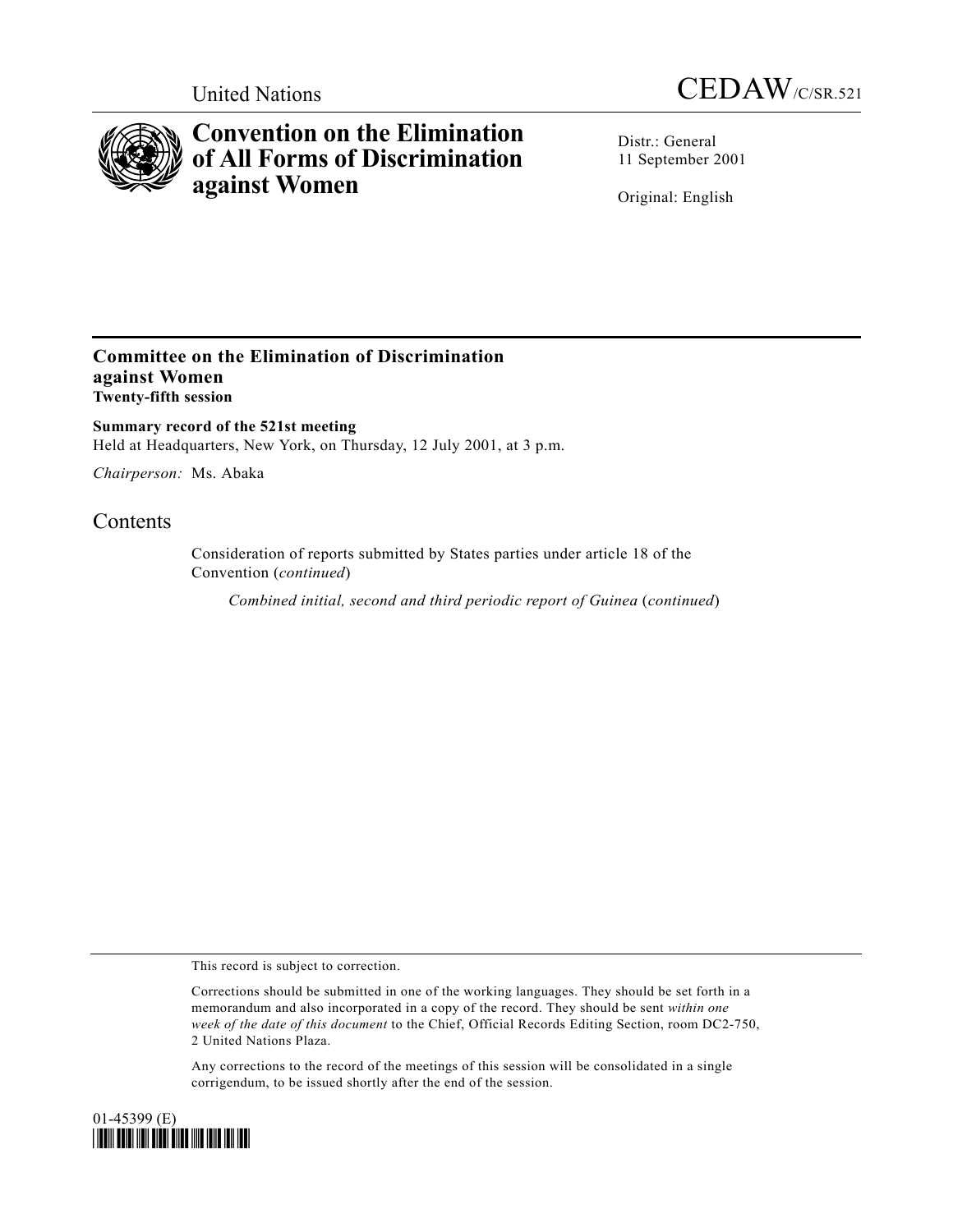*The meeting was called to order at 3.05 p.m.*

#### **Consideration of reports submitted by States parties under article 18 of the Convention** (*continued*)

*Combined initial, second and third periodic report of Guinea* (*continued*) (CEDAW/C/GIN/1-3 and Corr.1)

1. *At the invitation of the Chairperson, the members of the delegation of Guinea resumed their places at the Committee table.*

*Article 2* (*continued*)

2. **Ms. Kwaku**, noting that a draft Code of Personal Status and Family Law had been submitted for adoption, wondered how much input from women and women's groups had gone into the preparation of the draft.

#### *Article 3*

3. **Ms. Gabr** said that she could not overemphasize the importance of statistics for determining the gaps between de jure and de facto equality for women. Undoubtedly some legislation required revision, but the far harder task under article 3 was to raise awareness to overcome traditional attitudes, for example, to persuade rural communities of the importance of women's literacy, contraceptive use and practices to prevent the spread of HIV/AIDS. Non-governmental organizations, including religious associations, could play an important role in combating illiteracy and HIV/AIDS and in influencing community attitudes. She was encouraged by the efforts described in the report on behalf of women with disabilities.

4. **Ms. Hazelle** said that she, too, applauded the Government's efforts to address the problem of integrating women with disabilities into the fabric of society and commended the candid statement of aims and problems. The programmes described appeared to focus on adults, and that led her to wonder if there were any programmes for disabled children, since the problem could be more effectively addressed at an early stage and with a holistic approach. Specifically, she would like to know whether there were programmes to teach speech- and hearing-impaired children using sign language or blind children using Braille. She wondered whether the National Directorate for the Promotion of Women in collaboration with the

Department of Education or the Department's own equity committee were involved in promoting programmes for disabled girls.

5. Since there were no specific provisions in the Constitution on persons with disabilities and since they made up 10 per cent of the population, she would like to know whether any amendments to that effect were contemplated. She would also appreciate further information on efforts to promote the participation of women with disabilities in political movements, with statistics on membership and level of involvement; on the quota system for the hiring of women with disabilities; and on any programmes for elderly women with disabilities. She was interested in learning more about the vocational training courses given by the Guinean Association of Women for the Rehabilitation of Disabled Persons and any government support for them. Community-based reintegration, as described in the report, was a sound approach, but programmes would be required to make the community aware that the disabled need not live off charity but could contribute, given the chance. Perhaps more information could be provided on the community-based reintegration, including community education aspects.

6. **Ms. Livingstone Raday** said that she was interested in hearing in some detail about the percentages allotted for gender development in the national budget, particularly for literacy and maternity care. The 82 per cent female illiteracy rate and the 33 per cent rate of enrolment of girls in primary school made it clear that illiteracy was a major obstacle to the advancement of women, equalled only by the serious health problems resulting from the acute shortage of health care. The report had mentioned that in middle Guinea, for example, there was only one midwife for every 74,610 inhabitants. Since it appeared that the restructuring plan carried out with the support of the International Monetary Fund had benefited few of the country's people and had actually exacerbated the unequal treatment of men and women, the Committee was keenly interested in knowing how much, in percentage terms, the Government was prepared to invest in reducing illiteracy, providing incentives to send girls to primary school and improving maternity care.

7. **Ms. Kwaku** noted that the report mentioned five legal aid centres for women's rights that had been set up in Conakry. She wished to know whether there were plans to establish other such centres in rural areas.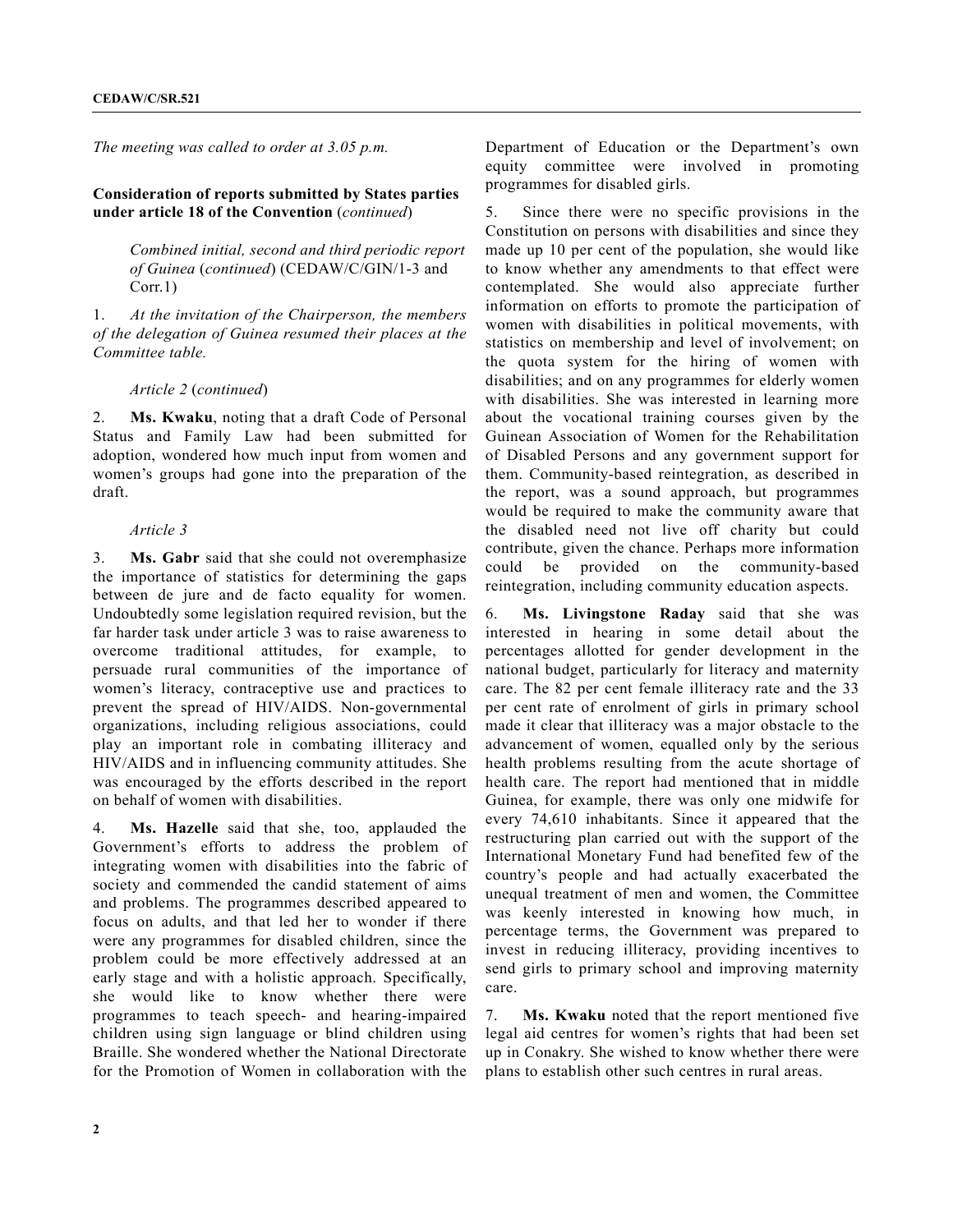#### *Article 4*

8. **Ms. Myakayaka-Manzini** commended the delegation for its full written and oral reports and said that, although Guinea had not reported before, in the years that had passed since its ratification of the Convention it had obviously learned much about what implementation would entail. Despite the many problems, it was a shining example to other countries with a large Muslim population, in that it had ratified the Convention without reservations and was committed to dealing with the issues.

9. The report had nothing to say abut temporary special measures, such as quotas, to accelerate increased participation by women in political decisionmaking. Women's presence in the decision-making process was key to progress in other areas of women's advancement and added a valuable perspective on all issues. Experience had shown that one of the most effective mechanisms for increasing women's representation in the legislature was to push for quotas on party lists. She would be interested to know whether any such quota measures were being contemplated by political parties or urged by women's pressure groups within the parties.

10. **Ms. Achmad** said that the delegation's extensive report had clearly required collaboration by a variety of government departments, and that encouraged her to believe that the same ability to coordinate could be applied to implementing the Convention. Guinea was to be congratulated on having ratified the Convention without reservations. Many constitutional guarantees had been put in place, despite the constraints of social and cultural attitudes.

11. She would appreciate clarification on some of the special measures reported in implementation of article 4, paragraph 1, of the Convention. She wondered what was implied by the special measure to assure all female high school graduates entry into university, since the Convention stipulated that temporary special measures should in no way entail the maintenance of unequal or separate standards. She would appreciate more details on the recommendations reportedly implemented to encourage female students to study scientific subjects and take technical training courses. The training activities mentioned concerning maternal and infant health, family planning and sanitation should not be thought of as special temporary measures but as fundamental, ongoing programmes, which should also

provide an opportunity for changing the attitudes of men and involving them more fully in such responsibilities. She wondered whether the statement that discriminatory stereotypes had been removed from school curricula and textbooks meant that there were in fact new textbooks and curricula compulsory in all schools, including village schools. With or without new textbooks, teacher training in gender concepts would be essential.

12. Among the measures mentioned under article 4, paragraph 2, were affordable pre- and post-natal care, assistance with delivery, vaccination and family planning services provided by the Ministry of Health; she would like to know whether such services were available free of charge to the neediest women, primarily the rural poor. The report also stated that Guinean women had influenced the course of the country's history by pressing for the removal of commercial barriers; it would be interesting to learn something about the subsequent development of that movement. With regard to the mention of the important role of the mass media in developing information campaigns in the national languages and enhancing the status of women's work, she would like to know whether the media in question were publicly or privately controlled and how the Government went about working with them. She was impressed by the National Women's Day programmes and was curious to know whether non-governmental organizations were involved in their planning.

13. **Ms. Schöpp-Schilling** said that temporary special measures constituted one of the most important instruments in the Convention, because they allowed for temporary positive discrimination or preferment of women to accelerate their advancement. Preference given to equally qualified female candidates, for university places or study grants was a good example; if admission standards were, in fact, temporarily relaxed, remedial training would be necessary in order for the measure to work. Most of the so-called special measures listed in the report, however, were not temporary special measures in the sense of article 4, paragraph 1, but simply sound government policy. What that provision of the Convention offered was an opportunity to accelerate the achievement of equality.

14. Given the tremendous handicap under which the women and girls of Guinea laboured, action under the article would require a massive flood of programmes: massive campaigns to promote women's literacy,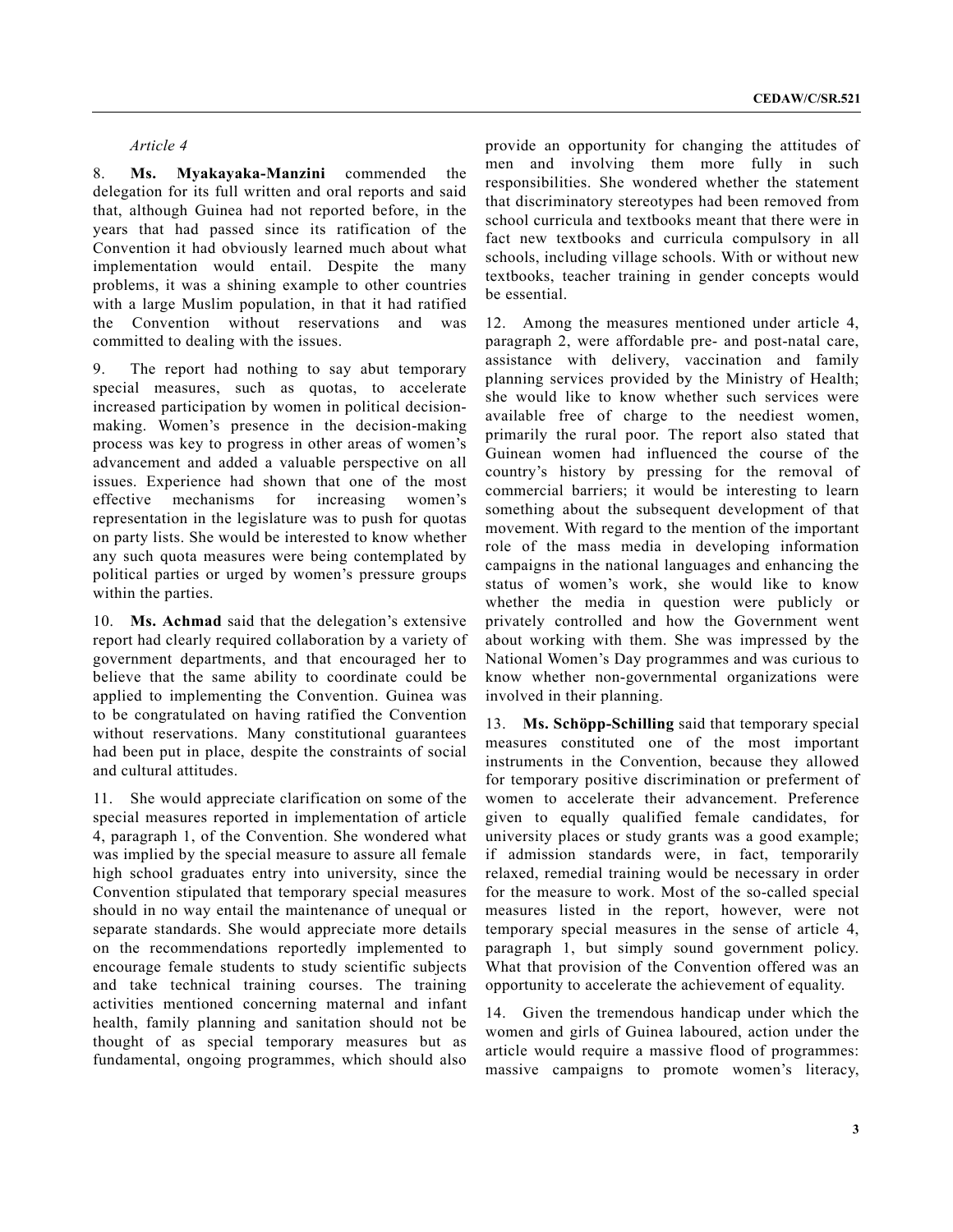health, political representation and access to microcredits. Despite high illiteracy and low school enrolment, women qualified to be appointed to public office could certainly be found in Guinea. Educated women in public office would serve as catalysts for the advancement of women and as role models exemplifying the usefulness of education.

#### *Article 5*

15. **Ms. Myakayaka-Manzini** said that she wondered how violations of the laws against polygamy and female genital mutilation were addressed, if any monitoring mechanisms existed and whether there had been any prosecutions. Levirate and sororate marriage had also been outlawed as violations of the rights of women, and she asked what steps had been taken to put that law into practice.

16. **Ms. Gaspard** said that even though some women in polygamous marriages expressed satisfaction with their situation, the practice undermined the equality and dignity of women. She asked whether any information campaigns had been conducted to make the public aware that polygamy was illegal. UNIFEM studies had likewise shown that the practice of female genital mutilation had declined where there had been public awareness campaigns, and she wondered if any had been conducted or were planned for Guinea.

17. **Ms. Ferrer Gómez** said that she recognized the difficulty in changing cultural patterns, especially with scarce resources, but that it was still urgent to make the attempt. Her main concern was that violence against women was a daily occurrence, and that most such violence was committed with impunity. In order for laws to work, consciousness-raising among the people was needed. She was also concerned that education and awareness activities were not explicitly included in the work of the Ministry of Social Affairs and the Promotion of Women and Childhood. The lack of statistics on violence against women was an area the Ministry should also address.

18. **The Chairperson**, speaking in her personal capacity, said that in dealing with violence against women, education for the judiciary, law enforcement officials and health-care providers was very important. The Committee's General Recommendation No. 19 on violence against women might be very helpful.

19. **Ms. Schöpp-Schilling** said that the inequality between men and women in the legal age for marriage must be remedied. She would also like to know what the Government planned to do about forced marriage and whether any education campaigns were planned to explain its negative effects on society. The efforts to encourage practitioners of female genital mutilation to learn another profession showed laudable cultural sensitivity; that approach could be taken to other social issues.

#### *Article 6*

20. **Ms. Taya** noted that the civil conflict in Guinea, rapidly followed by structural adjustment of the economy, had been particularly devastating to women. As a result, many of the impoverished women concentrated in the cities had turned to prostitution for survival. She would like to hear details of any government policy to combat prostitution, other than criminalization, which did not address the poverty which was its root cause.

21. **Ms. Schöpp-Schilling** asked how the Government planned to react to the danger posed by the high rate of HIV/AIDS infection among prostitutes.

#### *Article 7*

22. **Ms. Regazzoli** said that the Government of Guinea should be commended for the clarity with which it had identified the problems women faced, providing a good basis for setting policy. The next step, however, was to establish plans and programmes to combat those problems, and to share information on the results obtained. Given the high illiteracy rates, she wondered how the Government managed to conduct education and awareness programmes that were comprehensive.

23. **Ms. Gaspard** said that, although it should indeed be a source of pride that a Guinean woman had been the first woman to preside over the Security Council, the fact remained that women were still underrepresented in politics and decision-making. The high level of illiteracy among women was often given as a reason, yet the relatively low literacy rates among men did not seem to prevent them from becoming involved in decision-making structures. Special measures to include women in such structures seemed necessary.

#### *Article 9*

24. **Ms. Goonesekere** said that the nationality policies discussed on pages 46 and 47 of the report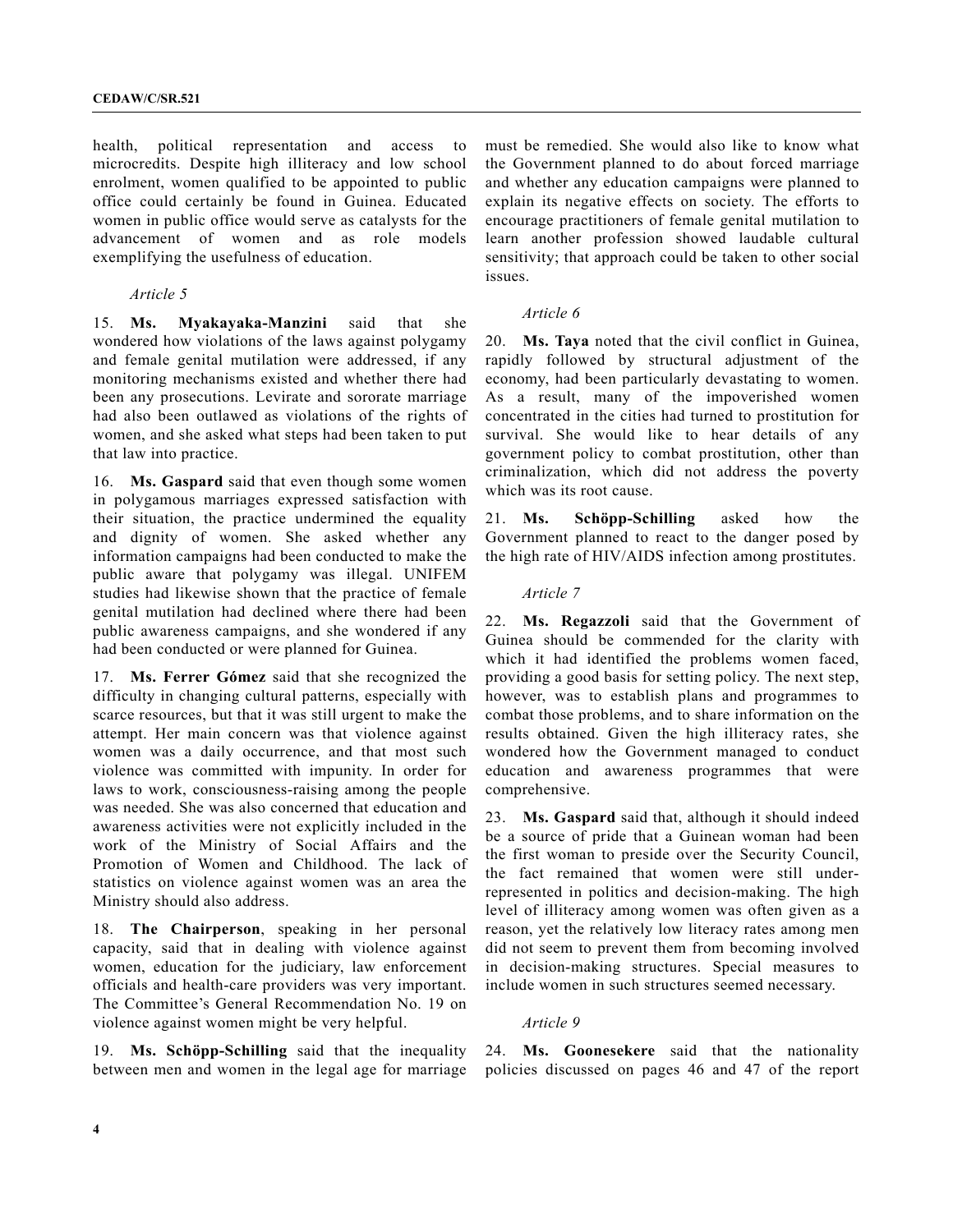seemed to contain some discriminatory provisions which should be clarified.

25. **Ms. Shin** requested clarification of the age of majority.

#### *Article 10*

26. **Ms. Cui** said that Guinea faced, according to the report, a serious problem with regard to the education of girl children: a very high illiteracy rate, low school enrolment, and a high school drop-out rate. She asked what those in the Government working to protect women were doing in cooperation with the education authorities to eradicate illiteracy among girl children. There would seem to be an urgent need to institute some kind of priority or preferential policies, including additional resources, to increase the enrolment of girl children and reduce their drop-out rate. Such preferential treatment could include, for instance, making education free for girls or providing them with grants. Female genital mutilation was, apparently, still a serious problem in Guinea. Education to combat that practice should be introduced as early as possible in the school curriculum so that all children would reject the practice.

27. **Ms. Schöpp-Schilling** supported Ms. Cui's remarks with regard to need to combat the high illiteracy rate among girls and women in Guinea.

28. **Ms. Taya** expressed her concern at the large number of Guinean girls being expelled from school as a result of becoming pregnant. The level of knowledge about contraception and reproductive health seemed to be very low, possibly even lower among girls in school than those not in school. Access to family planning counselling and techniques appeared to be insufficient. She was sure that the Guinean authorities realized that a population explosion could lead to serious social tensions. A more vigorous campaign of sex education, especially in rural areas, was urgently needed, possibly including radio broadcasts in local languages.

29. **Ms. Goonesekere** said that the experience of Asian countries with regard to female illiteracy had shown that a massive allocation of resources, including for adult education of women, was needed. Social development, with education in first place, was critical for economic growth. In order not to restrict a girl's opportunities to marriage and family life, substantial investment in education for girls and women was required at all levels, not just at the primary level. She

asked how many young women had gone on to higher education. The situation with regard to the policy of expelling pregnant girls from school was not clear: some schools still seemed to continue the policy despite its official repeal, and she asked for more information on that situation.

30. **Ms. Achmad** said that the information on "family education" in section 10.1 of the report was very disturbing, as such policies curtailed girls' chances of receiving the education they needed to participate actively in the life of the country and perpetuated the exploitation of girls and women. Guinea had ratified the Convention without reservation, including article 10, and a massive campaign was needed to ensure that all girls received a standard education.

31. **Ms. Kwaku** emphasized that education was the key to development and should be free and compulsory for girls as well as boys.

#### *Article 12*

32. **Ms. Corti** urged the delegation of Guinea to study the Committee's General Recommendation No. 24 on health. Only full equality of health services for men and women could ensure the healthy growth of a nation. The mortality statistics for women and children in Guinea were alarming and seemed to reflect an inequality of services or, at least, disparities in the services used. It would appear, for instance, that men, who had higher incomes, tended to use hospitals, which were more expensive, whereas women and children, with fewer resources, went to clinics, which were cheaper but less well-equipped. She asked whether all health services charged their clients fees. Was the health budget rising or falling and what was the role of the private sector in providing health services? With regard to abortion, which was officially illegal in Guinea, she noted that illegal abortions were still performed, that the maternal mortality rate was very high and that there were severe legal consequences for anyone known to have been involved, including medical equipment suppliers and nurses. She urged that a massive campaign should be mounted against the practice of female genital mutilation, which still persisted despite legal and constitutional bans. HIV/AIDS, already a serious problem among women in Guinea, was proving worse as increasing numbers of women became infected. There too, a decisive, massive campaign was called for, with international support if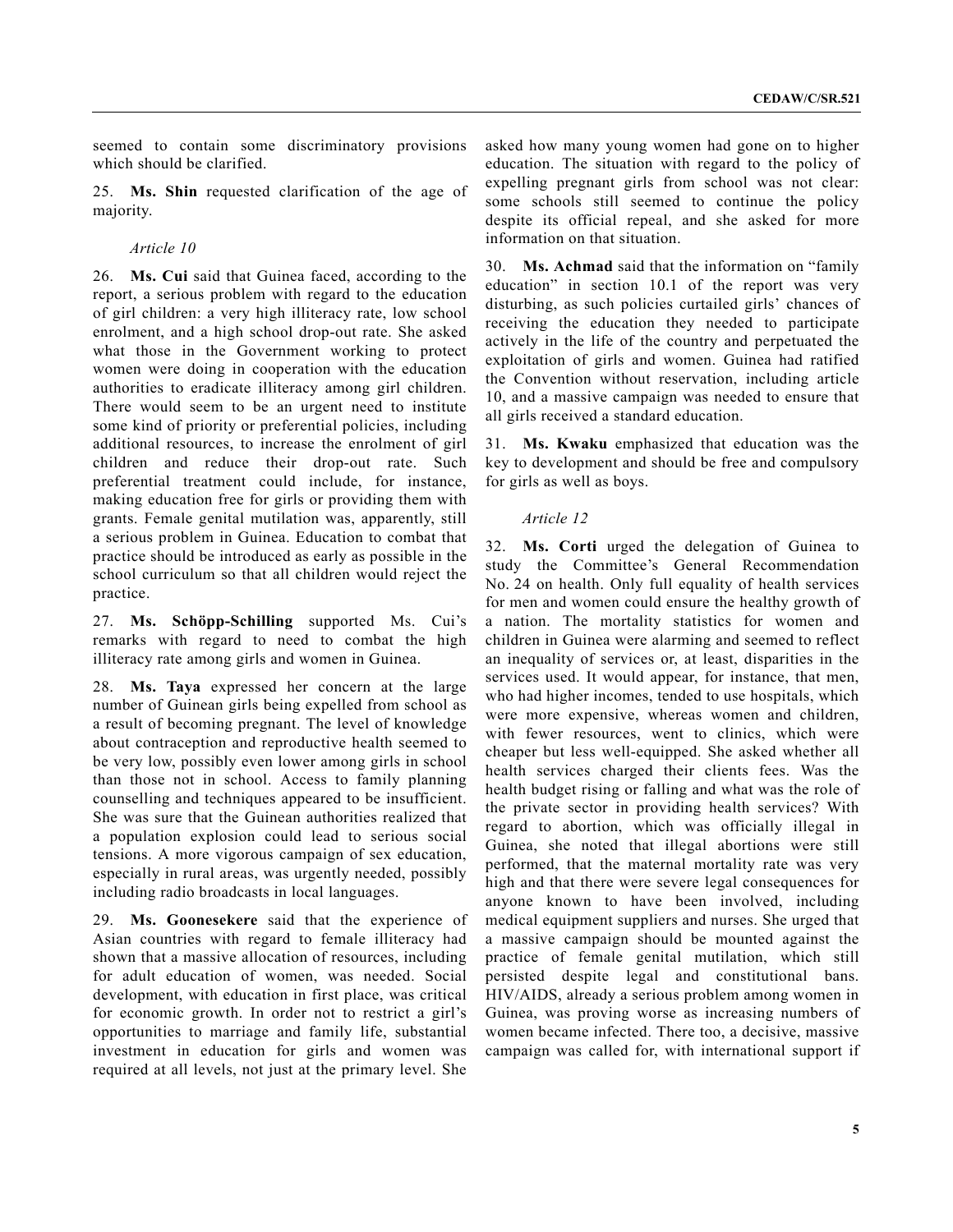possible. In closing, she asked about health services for refugee women.

33. **Ms. Kwaku** asked for an explanation of the term "cost recovery system" referred to in section 12.2 of the report dealing with care for pregnant women.

34. **Ms. Abaka**, speaking in her personal capacity as an expert, stressed the importance of traditional medicine in Africa, especially since many women had no other source of care. Research should be encouraged into traditional medications and dosages. More health education, especially on the subject of diet and food taboos, could help to combat malnutrition and ill health.

#### *Article 13*

35. **Ms. Kwaku** asked for clarification of the term "reversibility pension" on page 91 of the report. She also asked for more information on the Gender and Development Framework Programme, referred to on page 92. With regard to the Integrated Enterprise Development Programme, which was described on page 94 of the report, she asked what percentage of the participants were women.

36. **Ms. Corti** noted that Guinean rural women were severely marginalized and had poor access to health services. The illiteracy rate among women was far higher in rural areas than in urban ones. Noting that rural women sometimes worked 17 to 18 hours per day, she asked why many more women than men were working in the rural sector, and what measures the Government was taking to redress that situation. Although changes were occurring, such as the organization of rural cooperatives, and the access to credit for rural women, much remained to be done. The Ministry of Social Affairs and the Promotion of Women and Childhood should concentrate its attention on improving the lot of rural women, the most exploited sector in Guinea.

37. **Ms. González** said, with reference to article 16, that many provisions of the Guinean Civil Code contravened the terms of the Convention, rendering it invalid. The Guinean Government must take steps to resolve that legal contradiction; it must eliminate both de jure and de facto discrimination. In particular, it should closely analyse the Committee's General Recommendation No. 21, on equality in marriage and family relations, and endeavour to end open discrimination against women within the family.

38. **Ms. Achmad** said she strongly supported the views expressed by Ms. González. Furthermore, the State party should seek to disseminate information about the Convention, since many of the persons who should be responsible for its implementation, including lawyers, legislators, law professors, police, judges, and administrators, were unaware of its existence. It was also important to inform the broader community, including in particular the traditional leaders, who were often more influential than lawmakers. Moreover, in its application of General Recommendation No. 21, the State party should target specific population groups.

39. **Ms. Acar**, expressing her support for the views of Ms. González, enquired what was the meaning of the assertion, on page 114 of the report, that families could invoke religion as a reason for rejecting a marriage proposal. She would like to know, in particular, whether families were legally empowered to reject a marriage, who legally represented the family for that purpose, and whether such a provision was seen as compatible with the right of women to consent to marriage. If the family's rejection of a suitor had the force of law, could a woman challenge such a decision before the court?

40. Polygamy was illegal in Guinea, and yet half of Guinean women were in polygamous marriages. That was too significant a phenomenon to be justified by a mere inability to implement the law. She suspected that the Government was reluctant to combat polygamy. The report suggested that women viewed polygamy as a useful division of labour in the household, and it was a well-known sociological fact that patriarchal attitudes were often encouraged by women.

41. She urged the Government to endeavour to change attitudes with a view to improving women's daily lives, to take innovative measures to encourage the sharing of household responsibilities between wife and husband, rather than between wives, and to describe any progress made in the next report. One such measure would be an education campaign to teach the public about the adverse effects of polygamy, which increased domestic violence, both between husband and wives and between wives, had detrimental consequences for children, and were an affront to the dignity of women. Finally, she was astonished by the assertion, on page 114 of the report, that the Civil Code contained loopholes that allowed men to remarry. How was that possible in a country that outlawed polygamy? Clarifications would be welcome.